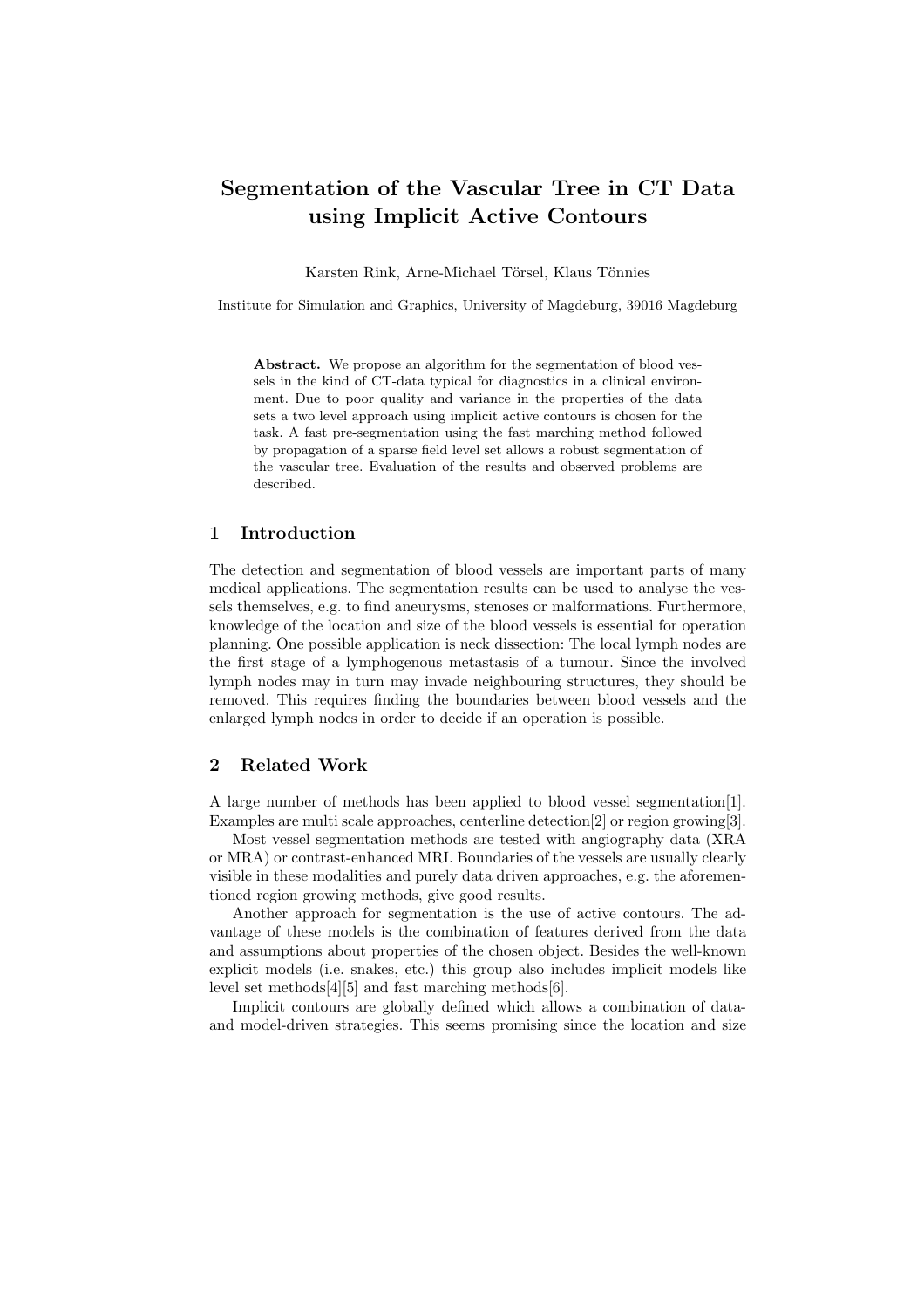of blood vessels are different for every patient, making an explicit formulation for a model difficult. A pure data-driven approach on the other hand will be unreliable if boundaries the vessels cannot be easily identified.

Level set methods have already been applied to blood vessel segmentation (see for instance [7]) but due to the artifacts and partial volume effects in our data the task is challenging.

#### 3 Blood vessel segmentation using level set methods

We use a two level approach for the segmentation of the blood vessels in our data: After preprocessing the data with rank order filters we first perform a presegmentation using the fast marching method. This algorithm converges very fast and allows for the user to just choose a few seed points for initialisation.

To get the final result we start a sparse field level set algorithm[8] initialised with the contour from the fast marching result.

The propagation of the front is stopped in both stages of the segmentation process if the grey values of pixels on the front deviate too far from expected grey values for blood vessels in the given data set or if the front meets a boundary. During the level set stage we also use a regularisation term based on local 3D curvature.

The level set equation

$$
\Phi_t + F|\nabla\Phi| = 0\tag{1}
$$

has a speed function  $F$  defined as

$$
F = F_I * (F_A + \alpha * F_K) \tag{2}
$$

where for each pixel  $(x, y, z)$  in the data set  $F_A$  is the advection speed,  $F_K$  is the local curvature and  $F_I = F_I(x, y, z)$  is the image-based speed term defined as

$$
F_I(x, y, z) = (1 + \beta * (\nabla I(x, y, z))^2 + \gamma * (I(x, y, z) - I_{vessel}))^{-1}.
$$
 (3)

The weights  $\alpha$ ,  $\beta$  and  $\gamma$  enable a propagation specific to the features of a given data set; a high value meaning that this feature has a large influence and vice versa. Finally, the term  $I_{vessel}$  denotes the grey values interval associated with blood vessels.

As noted in [4] it is possible to incorporate an exponential function for the image term instead of the reciprocal one we use to achieve a faster convergence. However, experiments with our algorithm showed that this leads to a loss of robustness.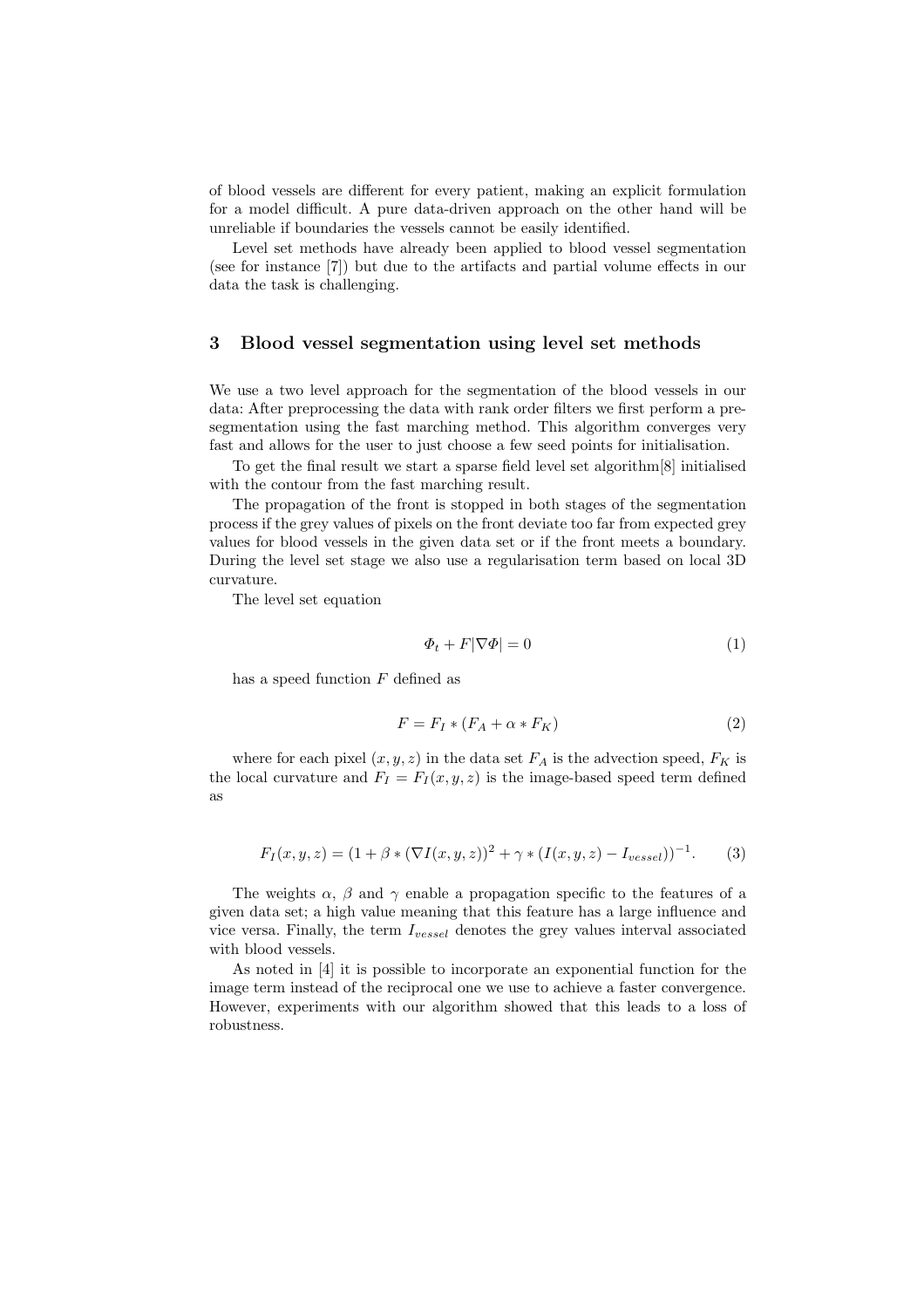# 4 Results and discussion

We tested our algorithm for segmentation of blood vessels on 10 CT-data sets representative for diagnostics in a typical clinical environment. The resolution and quality vary substantially between the different data sets (see table 1). The data is often corrupted by noise, by inhomogeneities and by metal artifacts from dental inlays. Depending on slice thickness partial volume effects may further complicate analysis of the data. With half of the data sets a contrast agent was used.

Using our method we were able to segment most of the vessels contained in the data with only a single seed point at the first slice of the data set. More seed points in other slices may result in a more exact segmentation and a faster convergence of the propagation process.

During the first level of our segmentation process we used an extremely cautious propagation strategy to avoid leaking of the contour. In most of the cases we were successfully able to avoid this. The front leaked out of the blood vessels in cases of extreme metal artifacts due to dental inlays (figure  $2(a)$ ) and when a contrast enhanced vessel was located directly beside a bone (figure 2(b)). A different method for pre-segmentation is necessary in these cases since there is no way (even for a human) to locate the boundary of the vessel.

Results of our algorithm were evaluated by two experts with medical background to ensure the correctness of our segmentation.

Blood vessels with a large diameter (arteria carotis externa, -interna, etc.) were always segmented correctly. Depending on the quality of the data an undersegmentation of up to 10% of the diameter of the vessel has been observed. This apparent undersegmentation proved often to be the correctly segmented lumen. Pixels not segmented were classified during evaluation as connective tissue.

Due to the large slice spacing and -thickness of the data sets the algorithm could not follow smaller vessels branching off at a steep angle if either the lumen of the vessel had a large disparity to the lumen in the following slice or the vessels merged with the background due to partial volume effects. In both cases it is not possible to follow the vessels without further modification on our algorithm.

Except in the cases mentioned vessels with a diameter as low as 5 pixels were segmented correctly. Especially in data sets where a contrast agent was used, the

| Data set | Pixel spacing | Slice spacing | Slice thickness | Contrast agent |
|----------|---------------|---------------|-----------------|----------------|
| 01       | 0.28          | 3.0           | 3.0             | yes            |
| 03       | 0.33          | 3.0           | 3.0             | no             |
| 09       | 0.45          | 3.0           | 3.0             | no             |
| 15       | 0.47          | 2.1           | 1.0             | yes            |
| 19       | 0.53          | 5.0           | 5.0             | $\mathbf{n}$   |
| 22       | 0.43          | 3.0           | 2.0             | no             |
| 23       | 0.58          | 6.0           | 5.0             | yes            |
| 25       | 0.41          | $1.5\,$       | 3.0             | no             |

Table 1. Examples for the resolution of the data sets.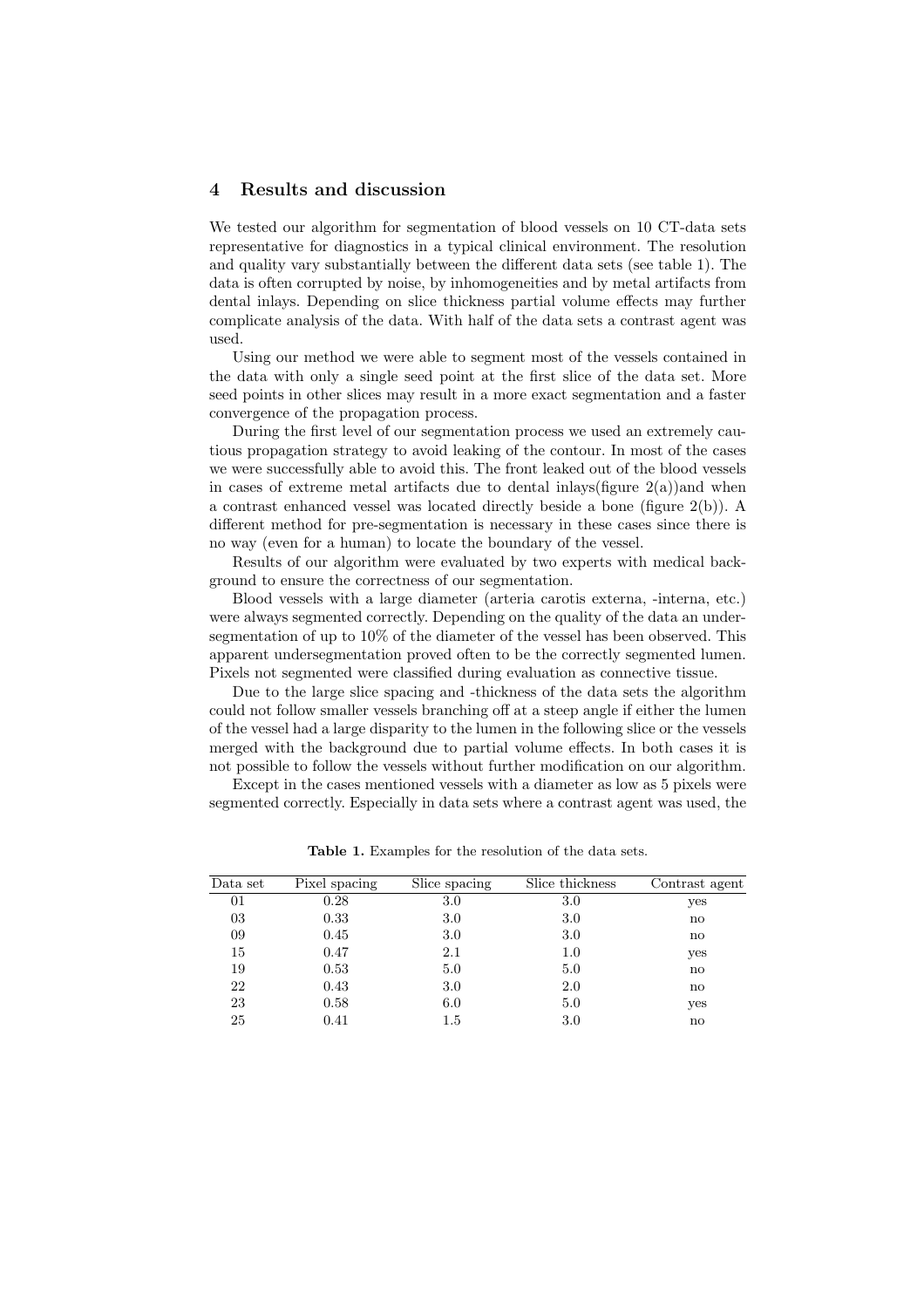Fig. 1. a)The image shows metal artifacts originating from dental inlays. The vessels on the left side are segmented correctly due to regulation constraints of the model. Boundaries for the vessels on the right side are not recognisable. b)On the left side a contrast enhanced vessel seemingly merges with the bone. The vessels on the right side are correctly segmented but on the left side the vessel is lost due to partial volume effects.



contrast increases in cranial direction, allowing a more accurate segmentation (see figure  $3(a)$ ).

Vessels with an even smaller diameter were often not clearly distinguishable even by the experts evaluating our results. This can be attributed to partial volume effects and noise.

All of the mentioned results were obtained using an identical parametrisation for all data sets. With a special parametrisation for each data set results were usually more exact but the experts evaluating our results stated that the results with the identical parametrisation were adequate.

The time needed for convergence of the front propagation process differed extremely based on the number of slices of the data set, the quality of the data and the quality of the intermediate result of the fast marching method. Computation times ranged from less than a minute to about 20 minutes in cases where large parts of the final result had to be covered by the level set algorithm itself.

# 5 Conclusions and future work

We presented an algorithm for the segmentation of the vascular tree in CT-data of the human head and neck section using a modified level set algorithm. Results of our segmentation proved to be adequate for vessels with a diameter of at least 5 pixels (1.5–2.5 mm).

For the neck dissection application mentioned in the beginning only submandibular vessels are of interest. These vessels still have a large diameter and results of the front propagation are adequate.